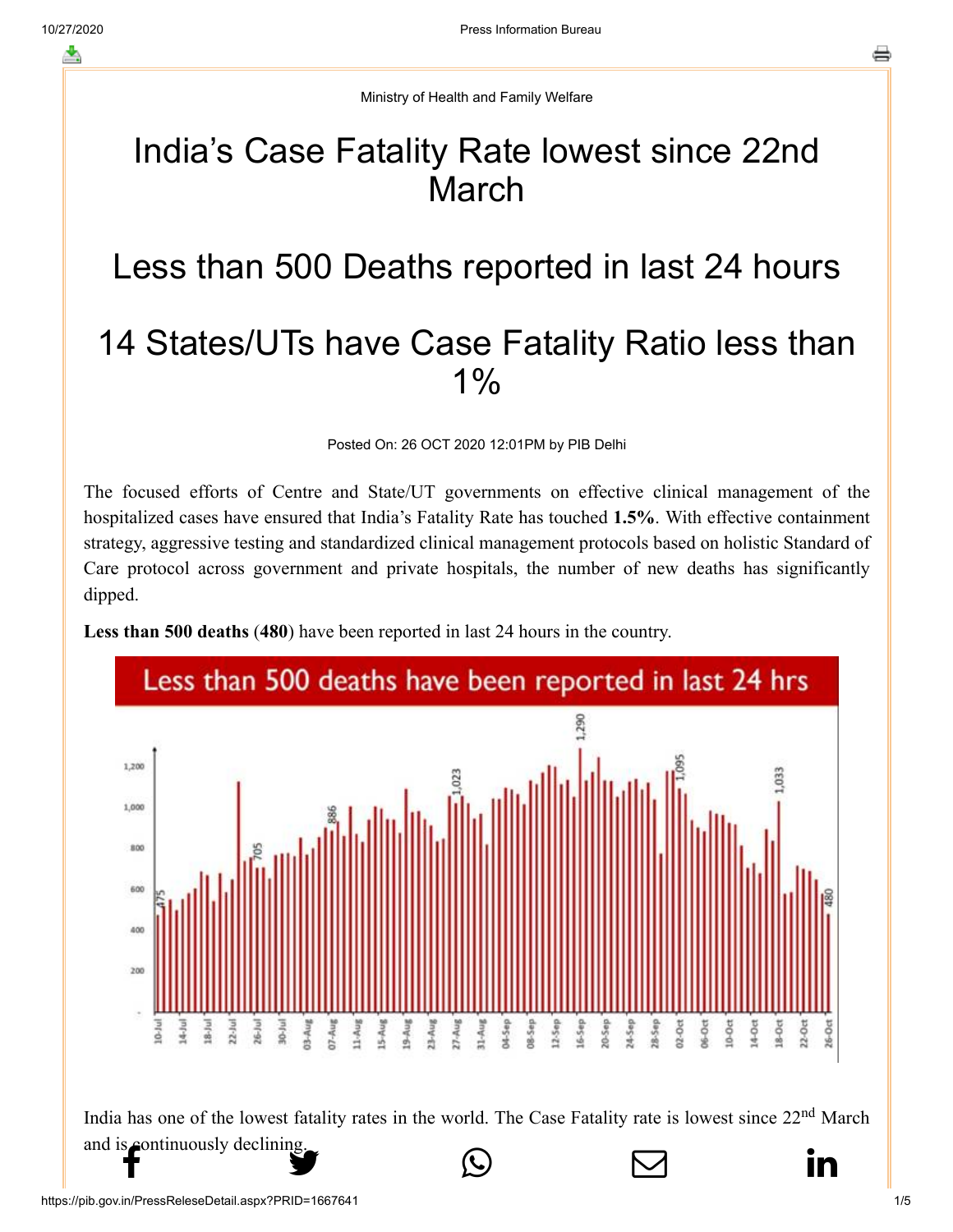

As part of the COVID management and response policy, there has been a sharp focus of the Central Government on not only containing the COVID, but to reduce deaths and to save lives by providing quality clinical care to the critical and severe patients of COVID. Collaborative efforts of the Union and State/UT governments have resulted in strengthening of the health facilities across the country. **2218 Dedicated COVID Hospitals** are providing quality medical care.

A unique initiative to build the capacities of the ICU doctors in clinical management of critical patients towards reducing the fatality, e-ICU has been started by AIIMS, New Delhi. Twice a week, on Tuesdays and Fridays, tele/video -consultation sessions are held by knowledge and domain experts for the doctors manning ICUs in the State hospitals. These sessions started from 8th July 2020.

Till date, **25 tele-sessions** have been held, and **393 institutions** across 34 States/UTs have participated in them.

To further build the ICU/clinical management capacities of doctors for treatment of critical patients, AIIMS New Delhi in collaboration with the Health Ministry has developed FAQs. These have been posted on the MoHFW website and can be accessed at:

## **<https://www.mohfw.gov.in/pdf/AIIMSeICUsFAQs01SEP.pdf>**

Also, many States have conducted the population surveys to map and identify the vulnerable population like the elderly, pregnant women and those with co-morbidities. This, with the help of technological solutions like Mobile Apps, has ensured keeping the high-risk population under continuous observation, thus aiding early identification, timely clinical treatment and reducing fatalities. At the ground level, frontline health workers like ASHAs and ANMs have done a commendable job of managing the migrant population and to enhance awareness at the community level.

 $f$  y  $\circledcirc$   $\quad \circ$  in

As a result, there are **14 States and UTs with CFR lower than 1%.**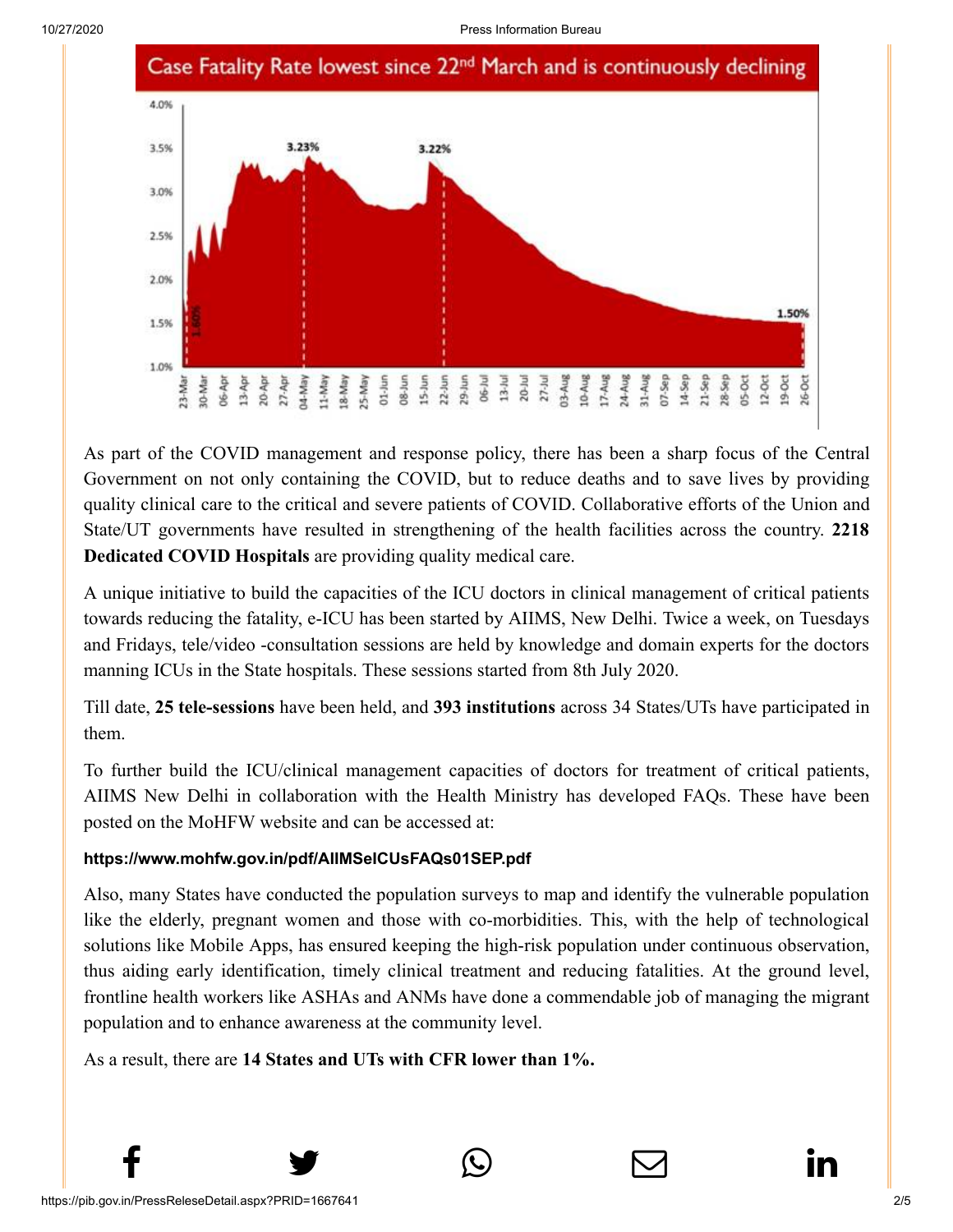10/27/2020 Press Information Bureau



**59,105** new recoveries were added in last 24 hour whereas new recovered cases were **45,148.** With this, the total number of recoveries have crossed **71 Lakh** (**71,37,228).** Higher number of single day recoveries is also reflected in the continuous increase in the national recovery rate, which is at present **90.23%.**

India continues to report a trend of steadily decreasing active cases. Presently the active cases comprise merely 8.26% of the total positive cases of the country standing at 6,53,717. This is the lowest since 13<sup>th</sup> August when eth active cases were 6,53,622.

**78%** of the new recovered cases are observed to be concentrated in 10 States/UTs .

Karnataka has contributed the maximum to the single day recoveries with more than 10,000 cases followed by Kerala with more than 7,000 cases.



**45,148** new confirmed cases were registered in the last 24 hours in the country. This is the lowest since  $22<sup>nd</sup>$  July when 37,000 new cases were added.

 $f$  y  $\circledcirc$   $\quad \circ$  in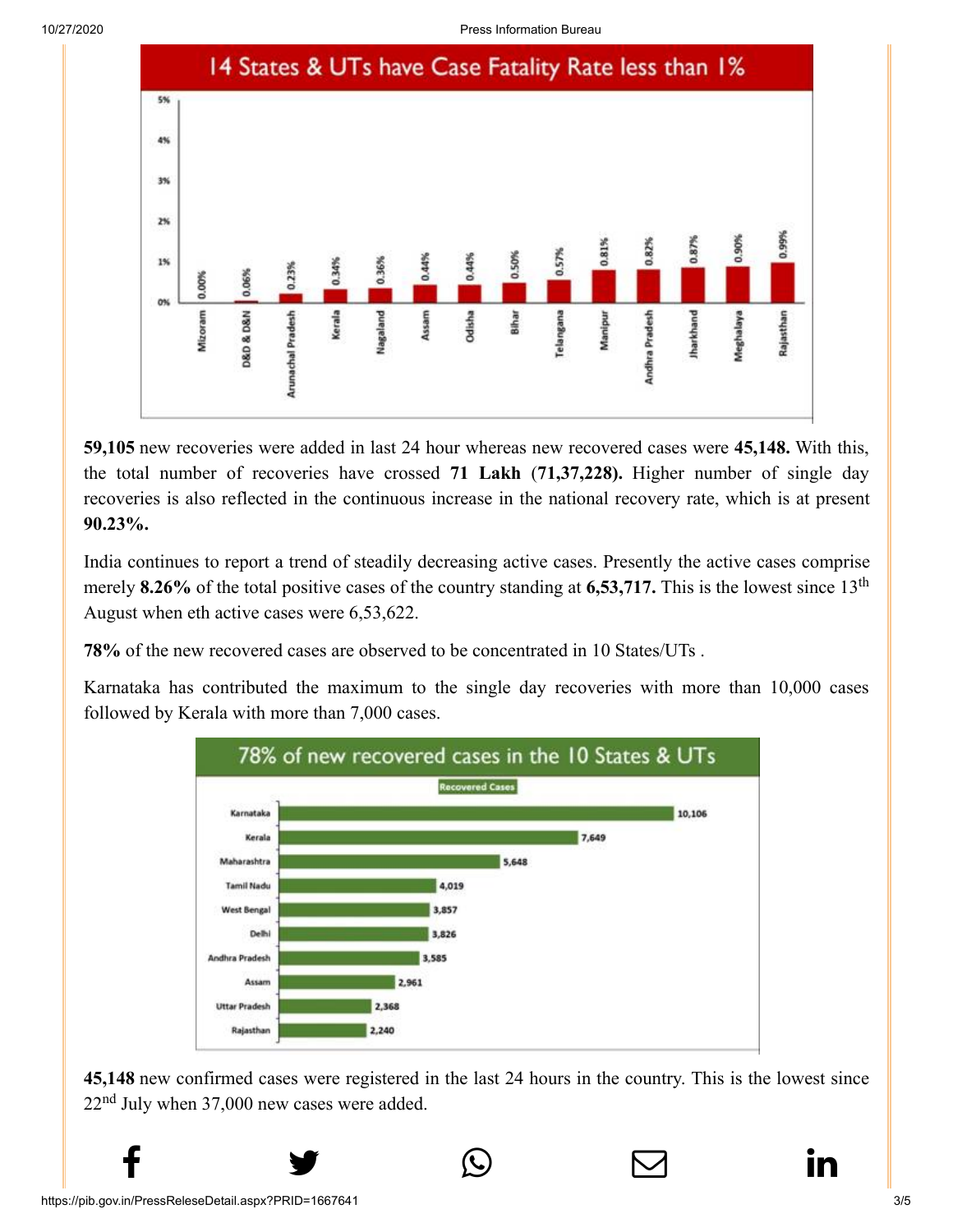**82%** [of new conf](http://www.facebook.com/share.php?u=https://pib.gov.in/PressReleasePage.aspx?PRID=1667546)[irmed cases](https://twitter.com/intent/tweet?url=https://pib.gov.in/PressReleasePage.aspx?PRID=1667546&text=India%E2%80%99s%20Case%20Fatality%20Rate%20lowest%20since%2022nd%20March) are from 1[0 States and UTs. Keral](https://api.whatsapp.com/send?text=https://pib.gov.in/PressReleasePage.aspx?PRID=1667546)a and [Maharashtra con](https://mail.google.com/mail/?view=cm&fs=1&tf=1&to=&su=India%E2%80%99s%20Case%20Fatality%20Rate%20lowest%20since%2022nd%20March&body=https://pib.gov.in/PressReleasePage.aspx?PRID=1667546&ui=2&tf=1&pli=1)[tribute maximum](https://www.linkedin.com/shareArticle?mini=true&url=https://pib.gov.in/PressReleasePage.aspx?PRID=1667546&title=India%E2%80%99s%20Case%20Fatality%20Rate%20lowest%20since%2022nd%20March&summary=My%20favorite%20developer%20program&source=LinkedIn) to the new confirmed cases with more than 6,000 cases each followed by Karnataka, Delhi and West Bengal with more than 4,000 cases.



**480** case fatalities have been reported in the past 24 hours. Of these, **nearly 80%** are concentrated in ten States/UTs.

More than **23%** of new fatalities reported are from Maharashtra (112 deaths).



[\(Release ID: 1667546](http://www.facebook.com/share.php?u=https://pib.gov.in/PressReleasePage.aspx?PRID=1667546)) [Visitor Counter : 247](https://twitter.com/intent/tweet?url=https://pib.gov.in/PressReleasePage.aspx?PRID=1667546&text=India%E2%80%99s%20Case%20Fatality%20Rate%20lowest%20since%2022nd%20March) (C)  $\Box$